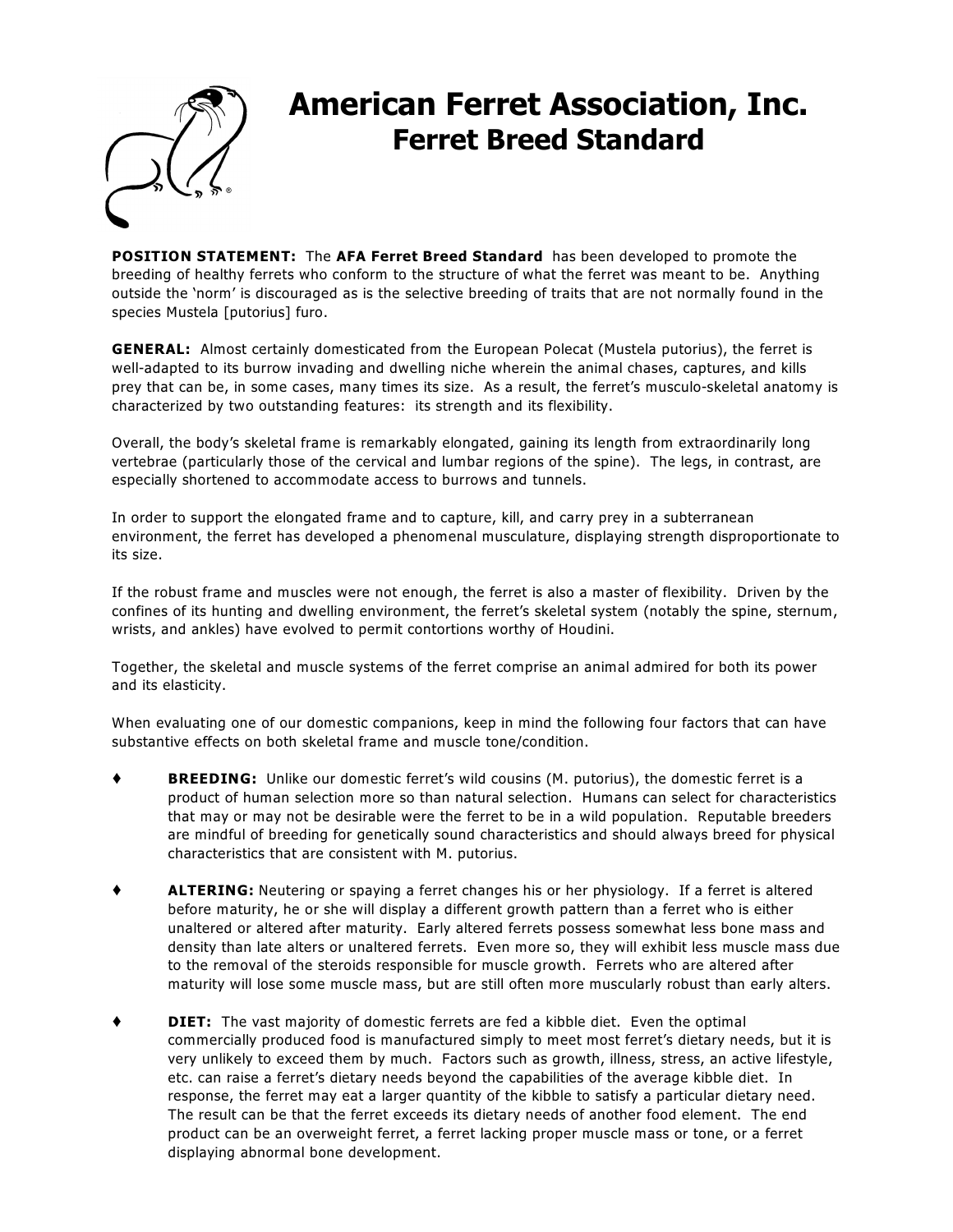**EXERCISE:** Most ferrets are caged for their own safety and for their owner's convenience. While some caging may be necessary, over-caging and a lack of stimulating exercise can lead to a loss of muscle mass. In turn, the decreased muscle mass may, over time lead to a deterioration of the bone mass. Other factors aside, ferrets will naturally maintain muscle tone that is commensurate with the amount of exercise that they receive.

**HEAD SHAPE:** The basic shape of the head should be triangular - broad between the ears tapering towards the muzzle in an elliptical shape. The profile should be straight without a facial bump in hobs and may have a very slight bump at the plane of the eyes in jills.

- **BULLDOG STYLE HEAD:** The ideal shape of an intact or late neutered ferret's head that exhibits a bulldog style is a rounded equilateral triangle. This means that the width of the head and the length of the head from the tip of the nose to the start of the ears, are equal. The length and width should be equal and the depth should be at least 90% of the length or width.
- **STANDARD STYLE HEAD:** The ideal shape of an intact or late neutered ferret's head that exhibits a standard style is a small amount longer than it is wide. The length can be up to 10% longer than the width. Any more than this, the head is too long. The depth of the standard style head should be at least 85% of the width of the ferret's head.

In both styles of head, the muzzle should be at least 55% of the width of the head, but not more than 70%. Either the bulldog style or the standard style head are proper conformation and neither is preferred over the other.

**EARS:** The ears should sit squarely at the top rear portion of the skull in an even line with each other. They should be round in shape and proportional to the head size and gender of the ferret.

**EYES:** Eye should be large and rounded with even pigment dispersion allowing for the iris and pupil. The eyes should be placed equidistant from the ears and the nose and be in an even line with each other.

**NOSE:** The nose should be triangular in shape with evenly placed nostrils. To check the alignment of the head, check that the midpoint line of the nose lines up with a straight line drawn from a mid-point between the ears with no deviation to the left or right. Another method to check that the head is even and straight is to turn the ferret onto its back and look at it from the underside. The line that runs from the nose down to the mouth should be exactly straight with no deviations to either side.

**MOUTH:** Teeth and jaws should meet so that the canines, upper and lower, meet snugly and evenly with the upper canines fitting behind the lower canines.

**NECK AND SHOULDERS:** The neck should be straight and relatively short. The shoulder blades should be flat and well angulated at an approximate 45° angle with no protrusions. They should be far enough apart from side to side for the proper size and width of the ferret.

**RIBS:** The rib cage ideally should be symmetrical, deep and well sprung to allow sufficient heart and lung room. There should be no protrusions or noticeable angles on the ribs or the breastbone (sternum). The shape of the rib cage is nearly round. All of the rib bones should come down from the spine in a smooth curved shape and end in a smooth even manner so that no knobs or protrusions are present.

There are allowances for size differences, especially between hobs and jills and between intact, late altered and early altered ferrets.

**SPINE:** The spine must be supple and straight with no noticeable protrusions. The arch of the spine should be a smooth curve and should be centered between the shoulders and the hips.

**HIPS:** The pelvis should be a size that would make the hip joints well spaced from side to side and should be symmetrical without any bony prominence. They need to be adequate size and thickness to support the ferret's size and ideal weight. The size of the pelvis should be an appropriate size for the ferret and should match in size to the rib cage. The hip joint should not be too loose.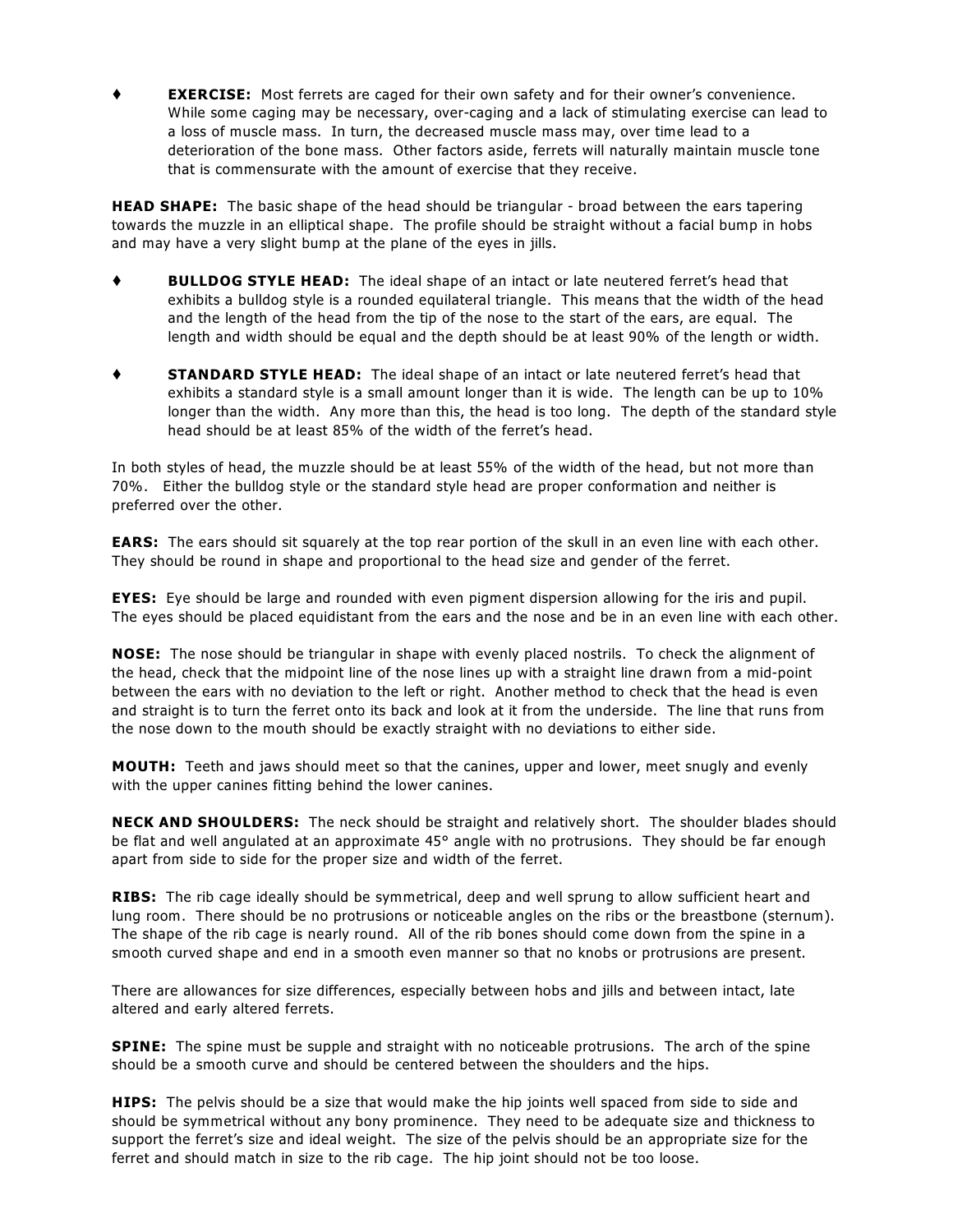**LEGS:** The legs of the ferret should be an appropriate length and width for the size of the ferret and should be symmetrical between the left and right limbs. The legs should not be bowed.

**FEET:** The feet should have five (5) toes each and should be sized in proportion to the body structure. They should be round in overall ground covering capability without excessive splaying or camping of toes.

**TAIL:** The tail should be straight and flexible for its entire length and should be approximately one-third (1/3) the entire body length (nose to base of tail). No kinks, fuses, or protrusions should be present.

**BONE DENSITY:** Bone density is a very important part of the skeletal structure. The bones of a ferret should be strong, thick and dense enough to support the ferret's healthy body mass. The bone density of an intact or late neutered ferret should be considerable and should have a healthy, solid feel.

**MUSCLE STRUCTURE AND TONE:** Ferrets should exhibit a firm, solid feel to the muscles - not flabbiness, which would indicate fat, not muscle. Hobs should have heavier muscle development overall, especially in the head (jowls), neck, chest and shoulders (secondary male characteristics). A ferret that shows more muscle coverage than is average for their age or sex, is a positive trait unless it is outside the scope of what a ferret should have. The ribs, shoulders, neck and hips should have a good, firm feel, showing muscle development in these areas. Abdomens should be firm, not pendulous.

Breeder ferrets show a denser muscle mass than the altered ferret. Altered ferrets will exhibit less muscle tone, especially if they were altered early (prior to 12 weeks of age). Later alters should exhibit more muscle tone and mass than the early alters. Overall, the ferret should feel firm - not mushy.

The ferret may show a little less muscle bulk as well as fat when in their summer weight as opposed to winter weight. One is not to be preferred over the other. Both should be solid and have a 'well exercised' feel.

**BODY PROPORTIONS:** The ferret should present an overall symmetry of body. Both sides, left and right, should be even in length, width, and bulk. Front and hind feet should point squarely forward. Head, neck, body, legs, feet and tail should all be proportional. The ferret should stand square and balanced on all four feet with the hind legs under the body. The top line should be smooth with the spine curving evenly from mid back to rump. The highest point of the flexed spine should be half-way between the shoulders and hips (not the dock of the tail). Leg length should be proportionate to the body length.

Weight should be evenly dispersed over the body. If the ferret is held at mid-point of body, it should feel equal in weight on both ends.

**OVERALL HEALTH AND MAINTENANCE:** The manner in which a ferret is cared for throughout the year plays a significant role in the development of a healthy attitude, as well as a healthy body and coat.

A ferret that receives sufficient exercise will have a firm layer of muscle cover through which its bones may be palpated, but through which bones do not protrude.

Obesity is not a common occurrence in ferrets, though it can happen when an owner feeds too much fat and/or protein to a ferret who should be on a lower calorie diet. A light layer of fat is normal in a healthy active ferret.

A healthy ferret will have a thick, glossy coat whether it is a summer coat or a winter coat. The winter coat should be long, luxurious and soft to the touch. The summer coat will have little undercoat, but should be soft and silky to the touch. Hairs should not be coarse, dry, or break off if bent. The ferret's whiskers should be long and unbroken, not brittle.

The ferret's teeth should be white. Older ferret's teeth will have first an off color that proceeds to an obvious translucence.

The eyes should be bright and alert, the nose moist, not dry or chafed. A ferret with dull eyes and dry nose is not a healthy ferret.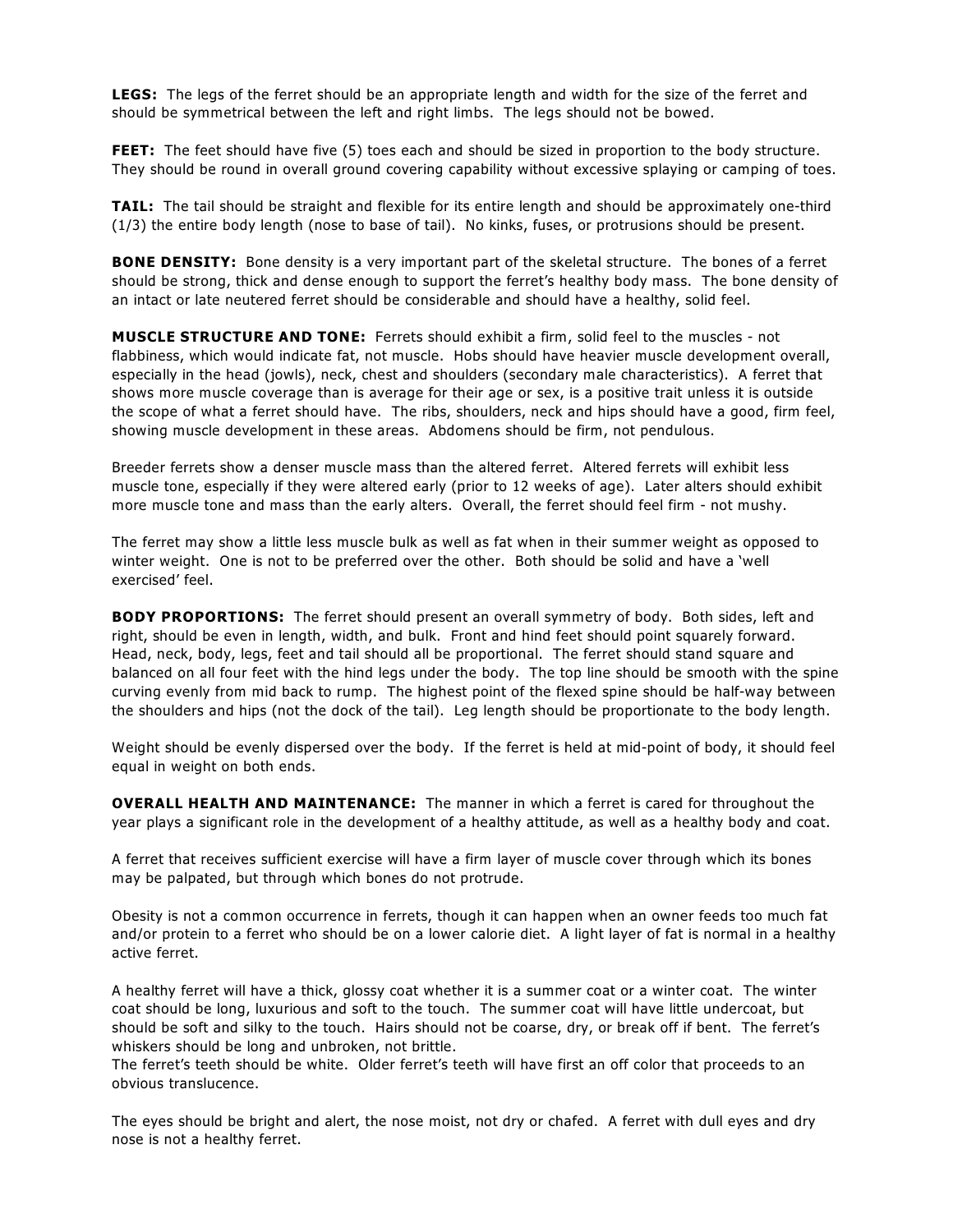**DISPOSITION:** A good disposition is an important attribute of any ferret. The ferret should be alert, inquisitive, playful, affectionate and calm while being handled. Altered ferrets should be exceptionally amenable to being handled. Breeder ferrets should be given some consideration due to the effect their hormone level may have on their behavior. Hobs in full season are prone to being very fidgety. While this is not a desirable trait, it is a worse offense if committed by an altered ferret without the excuse of raging hormones.

In general, fidgety behavior is not desirable. However, adolescents who are 6 months of age or younger are more inclined to be fidgety.

# **FERRET COLOR STANDARDS**

The following color standards refer to the color of the points (legs, shoulders, tail and mask, if present) and body color.

# **ALBINO:**

- Guard Hairs white to cream, with white preferable.
- Undercoat white to cream, with white preferable.
- Eyes ruby red only.
- Nose pink only.

## **BLACK:**

- Guard Hairs true black in color.
- Undercoat preferred is white, but a slight golden hue is acceptable.
- Eyes black or near black.
- Nose preferred is black or near black. Speckled black is acceptable.

## **BLACK SABLE:**

- Guard Hairs dark ash blackish brown with no warm brown tone with noticeable black glossy shine.
- Undercoat preferred is a white to cream, but not yellow.
- Eyes dark brown or near black.
- Nose preferred is solid blackish brown. Mottled or heavy speckled blackish brown is acceptable.

## **CHAMPAGNE:**

- Guard Hairs tan or diluted version of chocolate.
- Undercoat preferred is a white to cream, but not yellow.
- Eyes light to dark burgundy to dark brown.
- Nose preferred is beige, pink, or pink with a beige or light brown 'T' outline.

## **CHOCOLATE:**

- Guard Hairs warm milk chocolate brown.
- Undercoat preferred is white, but a slight golden hue is acceptable.
- Eyes brown is preferred, dark burgundy is acceptable.
- Nose preferred is pink, beige, or pink with light brown 'T' outline. A brick nose color is acceptable.

## **DARK-EYED WHITE:**

- Guard Hairs white to cream, with white preferable.
- Undercoat white to cream, with white preferable.
- Eyes burgundy.
- Nose pink only.

## **SABLE:**

- Guard Hairs warm deep brown.
- Undercoat preferred is a white to cream or light golden, but not yellow.
- Eyes brown or near black.
- Nose preferred is light brown, speckled/mottled brown, or brown 'T' outline.